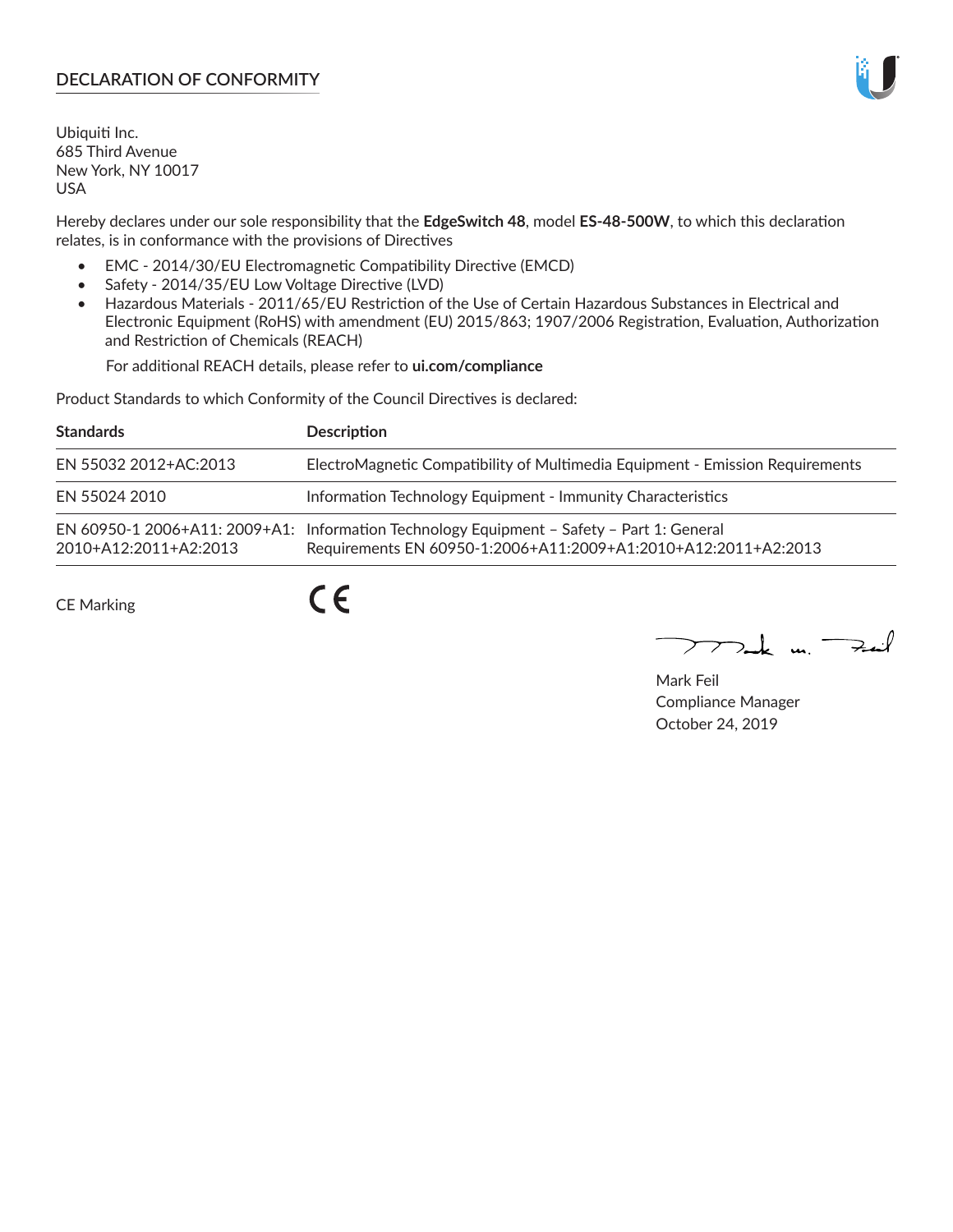# **DECLARATION OF CONFORMITY**



## **български** [Bulgarian]

С настоящото Ubiquiti декларира, че това устройство ES-48-500W е в съответствие със съществените изисквания и други приложими разпоредби на Директиви 2014/30/ЕС, 2014/35/ЕС.

## **Hrvatski** [Croatian]

Ubiquiti ovim putem izjavljuje da je ovaj uređaj ES-48-500W sukladan osnovnim zahtjevima i ostalim bitnim odredbama Direktiva 2014/30/EU, 2014/35/EU.

# **Čeština** [Czech]

Ubiquiti tímto prohlašuje, že toto ES-48-500W zařízení, je ve shodě se základními požadavky a dalšími příslušnými ustanoveními směrnic 2014/30/EU, 2014/35/EU.

## **Dansk** [Danish]

Hermed, Ubiquiti, erklærer at denne ES-48-500W enhed, er i overensstemmelse med de væsentlige krav og øvrige relevante krav i direktiver 2014/30/EU, 2014/35/EU.

## **Nederlands** [Dutch]

Hierbij verklaart Ubiquiti, dat deze ES-48-500W apparaat, in overeenstemming is met de essentiële eisen en de andere relevante bepalingen van richtlijnen 2014/30/EU, 2014/35/EU.

### **English**

Hereby, Ubiquiti, declares that this ES-48-500W device, is in compliance with the essential requirements and other relevant provisions of Directives 2014/30/EU, 2014/35/EU.

### **Eesti keel** [Estonian]

Käesolevaga Ubiquiti kinnitab, et antud ES-48-500W seade, on vastavus olulistele nõuetele ja teistele asjakohastele sätetele direktiivide 2014/30/EL, 2014/35/EL.

### **Suomi** [Finnish]

Täten Ubiquiti vakuuttaa, että tämä ES-48-500W laite, on yhdenmukainen olennaisten vaatimusten ja muiden sitä koskevien direktiivien 2014/30/EU, 2014/35/EU.

### **Français** [French]

Par la présente Ubiquiti déclare que l'appareil ES-48-500W, est conforme aux exigences essentielles et aux autres dispositions pertinentes des directives 2014/30/UE, 2014/35/UE.

### **Deutsch** [German]

Hiermit erklärt Ubiquiti, dass sich dieses ES-48-500W Gerät, in Übereinstimmung mit den grundlegenden Anforderungen und den anderen relevanten Vorschriften der Richtlinien 2014/30/EU, 2014/35/EU befindet.

### **Ελληνικά** [Greek]

Δια του παρόντος, Ubiquiti, δηλώνει ότι αυτή η συσκευή ES-48-500W, είναι σε συμμόρφωση με τις βασικές απαιτήσεις και τις λοιπές σχετικές διατάξεις των οδηγιών 2014/30/EE, 2014/35/EE.

### **Magyar** [Hungarian]

Ezennel Ubiquiti kijelenti, hogy ez a ES-48-500W készülék megfelel az alapvető követelményeknek és más vonatkozó 2014/30/EU, 2014/35/EU irányelvek rendelkezéseit.

### **Íslenska** [Icelandic]

Hér, Ubiquiti, því yfir að þetta ES-48-500W tæki er í samræmi við grunnkröfur og önnur viðeigandi ákvæði tilskipana 2014/30/ESB, 2014/35/ESB.

### **Italiano** [Italian]

Con la presente, Ubiquiti, dichiara che questo dispositivo ES-48-500W, è conforme ai requisiti essenziali ed alle altre disposizioni pertinenti delle direttive 2014/30/UE, 2014/35/UE.